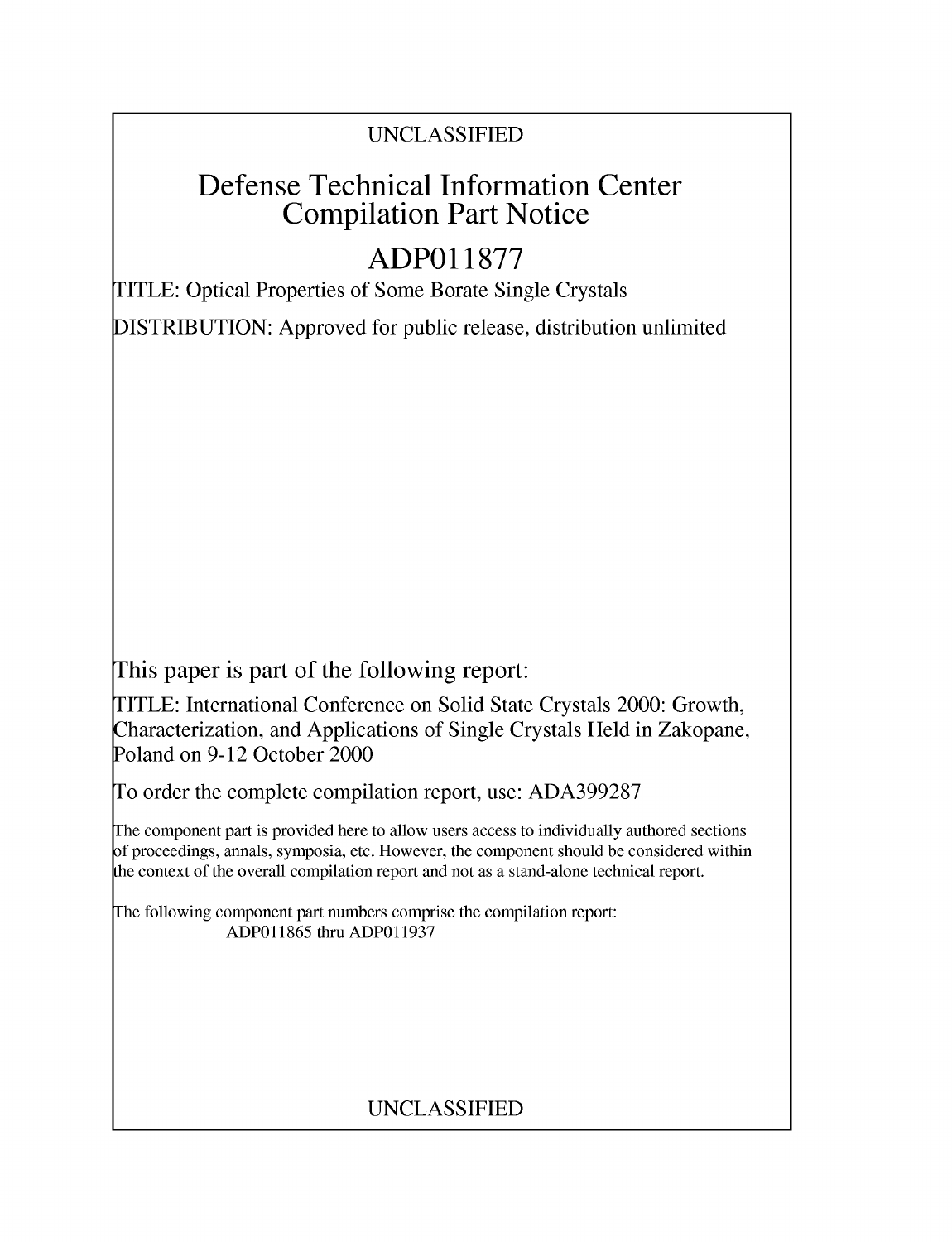### Optical properties of some borate single crystals

A. Majchrowski<sup>a\*</sup>, T. Łukasiewicz<sup>b</sup>, Z. Mierczyk<sup>c</sup>, M. Malinowski<sup>d</sup>

a - Institute of Applied Physics MUT, ul. Kaliskiego 2, 00-908 Warsaw, Poland

b - Institute of Electronic Materials Technology, ul Wólczyńska 133, 01-919 Warsaw, Poland

c - Institute of Optoelectronics MUT, ul. Kaliskiego 2, 00-908 Warsaw, Poland

d - Institute of Microelectronics and Optoelectronics PW, ul. Koszykowa 75, 00-662 Warsaw, Poland

#### ABSTRACT

This paper describes efforts taken in Institute of Applied Physics and Institute of Electronic Materials Technology to obtain several single crystals from borate family, namely CsLiB<sub>6</sub>O<sub>10</sub> (CLBO), Ca<sub>4</sub>GdO(BO<sub>3</sub>)<sub>3</sub> (GdCOB), Li<sub>2</sub>B<sub>4</sub>O<sub>7</sub> (TBO),  $\beta$ - $BaB<sub>2</sub>O<sub>4</sub>$  (BBO), and YAl<sub>3</sub>(BO<sub>3</sub>)<sub>4</sub> (YAB), pure and doped with several ions. The main goal of this investigation was to develop technology of these new nonlinear optical materials to create possibility of their applications in higher harmonics generators and self-frequency doubling lasers. Depending on such properties of crystallized borate materials as incongruent melting or high temperature phase transitions, Czochralski technique or high temperature solution growth technique were used. The main aspects of crystallization of these materials as well as their optical properties are discussed.

keywords: borate single crystals, high temperature solution growth, Czochralski growth, nonlinear optical materials.

#### 1. **INTRODUCTION**

Recent tremendous advances in the area of solid state lasers and nonlinear optics have been mainly driven by the development of new materials, having better properties than standard materials. Very important group of these new materials are borate single crystals, which possess excellent properties such as high damage threshold for laser radiation, high coefficients of second and higher harmonics generation, transparency far into ultraviolet, high optical quality, and good chemical and mechanical stability.

Borate crystals exist in many structural types due to three-fold (trigonal) or four-fold (tetrahedral) coordination of boron atoms in boron-oxide compounds.' Various anionic groups as basic structural units cause the existance of different structures of borates, what gives the possibility of selecting appropriate materials for chosen applications. Borates find many applications as substrates for Surface Acoustic Wave (SAW) devices, and dosimetric, nonlinear and lasing materials. The most interesting feature of borates are their nonlinear optical (NLO) properties. Powerful, tunable ultraviolet sources required for many applications (spectroscopy, data storage, remote sensing, medicine etc.) rely on frequency-doubling of lasers working in the visible range.

The wavelength range of solid state lasers has been greatly increased due to parametric conversion, nonlinear mixing, and higher harmonics generation. All these applications depend on the development of new NLO materials. As it was mentioned earlier borates have properties which fulfil conditions required for good NLO materials. According to Chen<sup>1</sup> the following anionic groups as basic structural units in borate crystals are of practical interest  $(BO_3)^3$ ,  $(BO_4)^3$  $(B_2O_5)^4$ ,  $(B_2O_7)^8$ ,  $(B_3O_6)^3$ ,  $(B_3O_7)^5$ ,  $(B_3O_8)^7$ ,  $(B_3O_9)^9$ ,  $(B_4O_9)^6$  and  $(B_5O_{10})^5$ . Chen's calculations have shown that planar anionic groups containing conjugated  $\pi$ -orbital systems (e.g.  $(B_3O_6)^3$ ) are more favorable to the appearance of large secondorder susceptibilities (influencing SHG coefficients), compared with the non-planar tetrahedral groups. On the other hand absorption edges of the planar groups lie within the wavelength range of 190-200 nm, while those of non-planar groups move towards shorter wavelengths up to 160 nm. The discovery of  $\beta$ -BaB<sub>2</sub>O<sub>4</sub> (BBO)<sup>2</sup> triggered intensive researches in the area of nonlinear borates. As a result a group of promising NLO materials has been found, among which the most interesting are: LiB<sub>3</sub>O<sub>5</sub> (LBO),<sup>3</sup> CsB<sub>3</sub>O<sub>5</sub> (CBO),<sup>4</sup> CsLiB<sub>6</sub>O<sub>10</sub> (CLBO),<sup>5</sup> KBe<sub>2</sub>BO<sub>3</sub>F<sub>2</sub> (KBBF),<sup>6</sup> and Sr<sub>2</sub>Be<sub>2</sub>B<sub>2</sub>O<sub>7</sub> (SBBO).<sup>7</sup> They find applications in second harmonic generation, sum or difference frequency mixing and optical parametric oscillators. Borates are also very attractive as host materials for many dopants, due to possibility of substitution of some ions in host lattices by, for example neodymium or chromium ions. The substitution forms lasing materials with nonlinear behavior, what gives as a result self-frequency doubling materials.

<sup>\*</sup> e-mail: amajchrowski@altair.geo.wat.waw.pl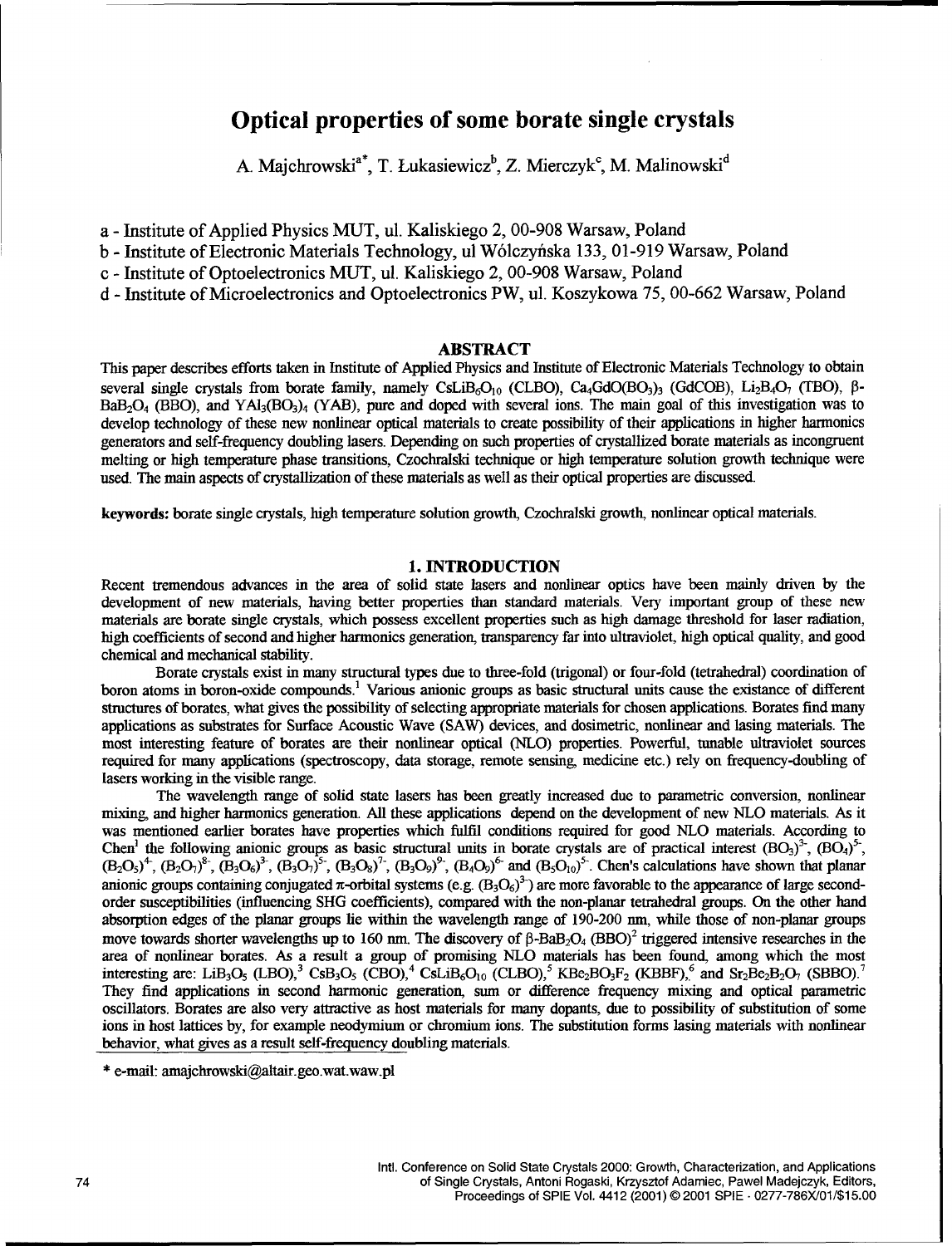The most promising of these materials are:  $Nd_xY_{1-x}Al_3(BO_3)_4$   $(NYAB)_3^8$   $YAl_3(BO_3)_4$ :Cr  $(YAB:Cr)_3^9$  GdAl<sub>3</sub>(BO<sub>3</sub>)<sub>4</sub>:Cr  $(GAB:Cr)^{10}$  with huntite structure and Ca<sub>4</sub>GdO(BO<sub>3</sub>)<sub>3</sub>:Nd (GdCBO:Nd)<sup>11</sup> and Ca<sub>4</sub>Y(BO<sub>3</sub>)<sub>3</sub>:Nd (YCBO)<sup>12</sup> from oxoborates family. Y and Gd do not show absorption in the wavelength range interesting for NLO applications and can be easily substituted by lasing ions, in some cases up to 15%, without modification of the accentric host lattice. They are presently intensively investigated as candidates for self-frequency doubling laser crystals. The progress in borate crystals investigations is so great, that every month new borate crystals are reported. In a very detailed review, dealing with borate crystals, Becker<sup>13</sup> gives information concerning more than 20 borate single crystals - and since that time new efficient NLO borates have been reported. This paper describes efforts of our group in the area of borate crystal growth and characterisation.

#### 2. BORATE **SINGLE** CRYSTALS GROWTH

In Tables 1, and 2 some properties of chosen NLO and self-frequency doubling borates are given, respectively.  $K_2A1_2B_2O_1^{14}$ and  $BiB_3O_6^{15}$  are new NLO borates having good properties.  $BiB_3O_6$  is specially promising material due to its very high SHG coefficient, although in our opinion it may suffer from rather small damage threshold.

Investigations of borates crystallisation have been carried out in our group for last decade. The first borate material obtained by us was  $Li_2B_4O_7^{16}$ , at that time it was sought for its applications in SAW devices. Recently  $Li_2B_4O_7$  has been found to have good NLO properties, namely very high damage threshold for laser radiation and generation of UV radiation due to fourth and fifth harmonics. Good quality  $Li_2B_4O_7$  single crystals, free from twinning, were obtained by the Czochralski method.

Single crystals of  $\beta$ -BaB<sub>2</sub>O<sub>4</sub>, which up till now is one of the most frequently used NLO materials, were also obtained by our group. The material undergoes phase transition at 925°C, and we used both top seeded solution growth  $(TSSG)^{17}$  and Czochralski growth from supercooled stoichiometric melts<sup>18</sup> to obtain low-temperature phase of BBO.

For last two years we have been investigated three relatively new borate single crystals, CsLiB<sub>6</sub>O<sub>10</sub>,  $N_{\rm dx}Y_{1-x}A_{3}B_{03}A_{3}$ , and Ca<sub>4</sub>GdO(BO<sub>3</sub>)<sub>3</sub>:Nd. Both TSSG and Czochralski technique were used, depending on properties of grown crystal. TSSG experiments were carried out in multi-zone resistance furnaces having high heat capacity. Precise temperature regulation, down to 0.01 K/hr linearly, was possible due to Eurotherm 906S regulators/programmers. Czochralski growth, depending on the melting point of the investigated material, was carried out using resistance or r.f. heating.

#### 2.1.  $CsLiB<sub>6</sub>O<sub>10</sub>$

CLBO is a congruently melting material (1118 K) with very high damage threshold for laser radiation. Both, TSSG technique using 5 mol.% of Cs<sub>2</sub>O:Li<sub>2</sub>O (1:1 molar ratio) self-flux diminishing very high viscosity of the molten material, and Czochralski technique, were used in our experiments. The temperature during CLBO crystallisation was lowered linearly at the rates 0.01-0.1 K/hr. When TSSG was used crystals grew into the melt, in case of Czochralski method crystals were pulled up 2mm/day. The rotation rate did not exceed 5 rpm. Czochralski grown CLBO crystals were 20-30 mm in diameter and 50 mm long.

The transparency of investigated CLBO crystals was far into UV. We found that at 190 nm the transmission of 3.3 mm thick CLBO sample was 86%, what is in good agreement with literature - see Tab. 1. CLBO is slightly hygroscopic, but careful storage stops the harmful influence of moisture. Second harmonic generation for 1.06  $\mu$ m YAG:Nd laser radiation was obtained in our CLBO crystals.

#### 2.2.  $Nd_xY_{1-x}Al_3(BO_3)_4$

NYAB crystals combine both NLO and lasing properties. 1.06  $\mu$ m laser oscillations in NYAB are then selffrequency doubled to 0.53 pm in the same crystal. NYAB melts incongruently, what imposes the necessity of TSSG from high temperature solutions. As flux K<sub>2</sub>Mo<sub>3</sub>O<sub>10</sub> was used. The starting composition was 20 mol.% of NYAB in K<sub>2</sub>Mo<sub>3</sub>O<sub>10</sub> with 5 at.% of neodymium in NYAB. The growth was carried out in multi-zone resistance furnaces in very low temperature gradients. The temperature was lowered at the rate 2.4 K/day in the range of 1323 - 1223 K. Growing crystals were rotated at the rate of 100 rpm. Typical growth lasted 3-4 weeks. As-grown crystals 1.5xl.5xl.0 cm have inclusions in the central parts but the outer parts of the crystals were transparent.

#### 2.3.  $Ca<sub>4</sub>GdO(BO<sub>3</sub>)<sub>3</sub>:Nd$

GdCBO also posseses self-frequency doubling properties. The main advantage of GdCBO, comparing with NYAB, is relatively easy growth from stoichiometric melts - the material melts congruently at 1753 K. GdCBO single crystals, pure and doped with neodymium up to 7 at.%, have been grown by the Czochralski technique with use of MSR-2 puller equipped in r.f. generator. Crystals were grown on [010] seeds in pure nitrogen atmosphere. Single crystals up to 20 mm in diameter and 60 mm long, free of macroscopic defects were obtained.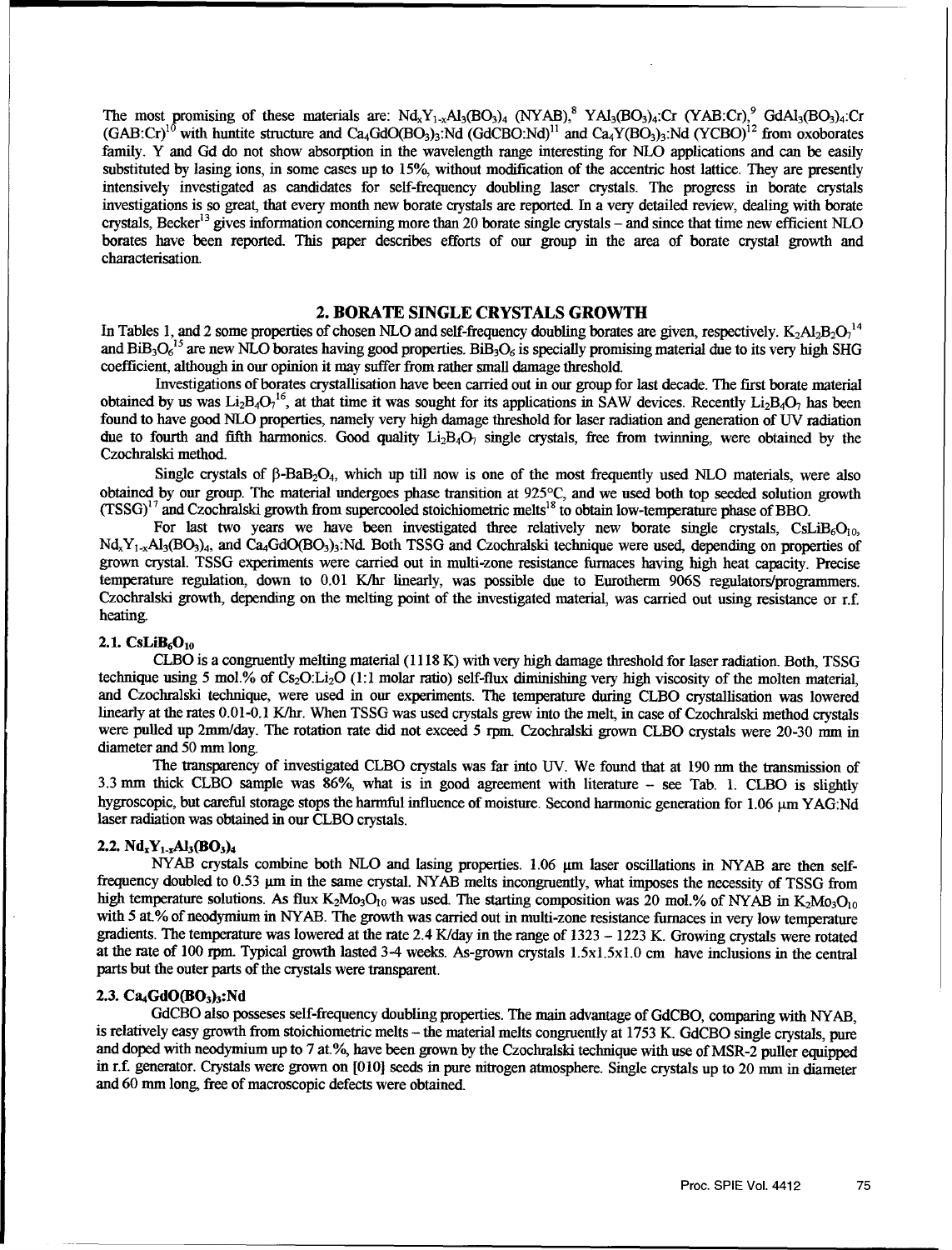#### **3. SPECTROSCOPIC INVESTIGATIONS**

Plane-parallel plates 1 mm thick were cut from obtained borate single crystals. In order to determine absorption coefficient dependence on wavelength **k(k)** of the examined samples, the transmission measurements as a function of wavelength were performed. The measurements were carried out using the LAMBDA2 PERKIN ELMER spectrophotometer within the spectral range of  $200+1100$  nm  $(\Delta \lambda = 1$  nm), the ACTA MVII BECKMAN spectrophotometer within the range of 1100÷1500 nm ( $\Delta\lambda$ =1 nm), and the Fourier PERKIN ELMER spectrophotometer 1725-X FT-IR within the range of 1.5÷25  $\mu$ m ( $\Delta 1/\lambda$ =1 cm<sup>-1</sup>) On the basis of the transmission T( $\lambda$ ) measurements of the samples, an absorption coefficient was calculated with consideration of multiple reflections of radiation inside a sample. The absorption spectra of investigated crystals are shown in Fig. 1 and Fig. 2.



Fig. 1. Absorption spectra of undoped (a) and 3 at.  $%$   $Nd<sup>3+</sup>$  doped (b) GdCOB crystals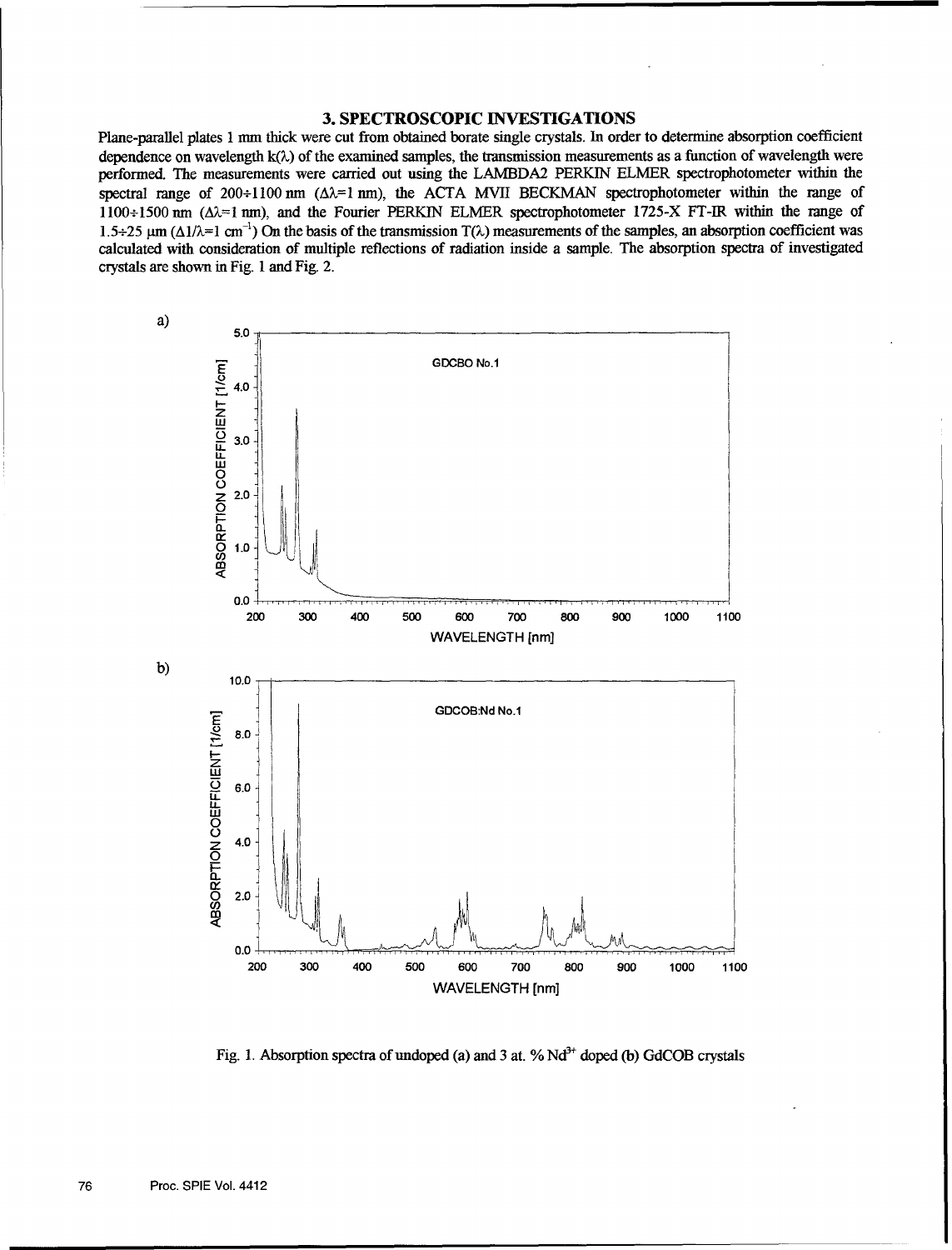Tab. 1. Borates for SHG.<sup>13,14,15</sup>

| CRYSTALLISATION<br>METHOD OF                     | <b>CZOCHRALSKI</b><br><b>FLUX</b>                 | <b>SELF-FLUX</b>                | CZOCHRALSKI<br><b>SELF-FLUX</b>            | CZOCHRALSKI<br>BRIDGMAN                                              | <b>SELF-FLUX</b>                        | <b>SELF-FLUX</b>                                                                                                 | CZOCHRALSKI                         |                                                        | METHOD OF                    | CRYSTALLISATION |
|--------------------------------------------------|---------------------------------------------------|---------------------------------|--------------------------------------------|----------------------------------------------------------------------|-----------------------------------------|------------------------------------------------------------------------------------------------------------------|-------------------------------------|--------------------------------------------------------|------------------------------|-----------------|
| THRESHOLD<br><b>DAMAGE</b><br>GW/cm <sup>2</sup> | 5 (10ns)                                          | >0.9(9ns)                       | $26$ (lns)                                 | 40 (10ns)                                                            |                                         |                                                                                                                  |                                     |                                                        | <b>SHG COEFF</b>             | p m/V           |
| <b>SHG COEFF</b><br>$_{\text{V}\text{mV}}$       | 2.3                                               | 0.85                            | 0.95                                       | 0.55                                                                 | 1.7                                     | <sbbo< td=""><td>32</td><td>Tab. 2. Self-frequency doubling borates.<sup>13</sup></td><td></td><td></td></sbbo<> | 32                                  | Tab. 2. Self-frequency doubling borates. <sup>13</sup> |                              |                 |
| <b>TRANSPARENCY</b><br>nm                        | 190-2500                                          | 155-2600                        | 180-2750                                   | 200-3500                                                             | 160-3780                                | 180-                                                                                                             | 250-2300                            |                                                        | <b>TRANSPARENCY</b>          | m               |
| <b>SPACE</b><br>GROUP                            | R3c                                               | Pna <sub>2</sub>                | 142d                                       | 14,00                                                                | P6c2                                    | P <sub>21</sub>                                                                                                  | ට්                                  |                                                        | <b>GROUP</b><br><b>SPACE</b> |                 |
| MATERIAL                                         | $\beta$ -BaB <sub>2</sub> O <sub>4</sub><br>(BBO) | LiB <sub>3</sub> O <sub>5</sub> | $\underbrace{\text{CSLIBO}_1}_\text{CLBO}$ | $\begin{array}{c} \mathrm{Li_2B_4O_7} \\ \mathrm{(LTB)} \end{array}$ | $\frac{\rm Sr_2Be_2B_2O_7}{\rm (SBBO)}$ | $K_2A_2B_2O_7$<br>$(KAB)$                                                                                        | <b>BiB<sub>3</sub>O<sub>6</sub></b> |                                                        | <b>MATERIAL</b>              |                 |

| <b>SELF-FLUX</b>               | <b>SELF-FLUX</b>                                                                        | CZOCHRALSKI          |                                                        | CRYSTALLISATION<br>METHOD OF | <b>FLUX</b>                                      | <b>CZOCHRALSKI</b> | <b>CZOCHRALSKI</b>                                                                                                            |  |
|--------------------------------|-----------------------------------------------------------------------------------------|----------------------|--------------------------------------------------------|------------------------------|--------------------------------------------------|--------------------|-------------------------------------------------------------------------------------------------------------------------------|--|
|                                |                                                                                         |                      |                                                        |                              |                                                  |                    |                                                                                                                               |  |
|                                |                                                                                         |                      |                                                        | <b>SHG COEFF</b><br>pm/V     | 1.28                                             | 0.56               |                                                                                                                               |  |
|                                |                                                                                         |                      |                                                        |                              |                                                  |                    |                                                                                                                               |  |
| 1.7                            | <sbbo< td=""><td>3.2</td><td></td><td></td><td></td><td></td><td></td><td></td></sbbo<> | 3.2                  |                                                        |                              |                                                  |                    |                                                                                                                               |  |
| 160-3780                       | <b>180-</b>                                                                             | 250-2300             | Tab. 2. Self-frequency doubling borates. <sup>13</sup> | <b>TRANSPARENCY</b><br>m     | 200-5000                                         | 320-2700           | 220-                                                                                                                          |  |
|                                |                                                                                         |                      |                                                        |                              |                                                  |                    |                                                                                                                               |  |
| P6c2                           | P <sub>321</sub>                                                                        | ට්                   |                                                        | SPACE GROUP                  | <b>R32</b>                                       | អ៊ី                | Ę                                                                                                                             |  |
| $\rm Sr_2Be_2B_2O_7$<br>(SBBO) | $K_2Al_2B_2O_7$<br>(KAB)                                                                | $BiB_3O_6$<br>(BiBO) |                                                        | <b>MATERIAL</b>              | $\frac{\rm Nd_xY_{1-x}AJ_3(BO_3)_4}{\rm (NYAB)}$ |                    | $\frac{\text{CaGdO(BO)}_3\text{;Nd}}{\text{CaC(BO)}\text{;Nd}}\ \frac{\text{(GdCBO)}_3\text{;Nd}}{\text{(YCBO)}_3\text{;Nd}}$ |  |

 $\hat{\mathcal{L}}$ 

 $\bar{z}$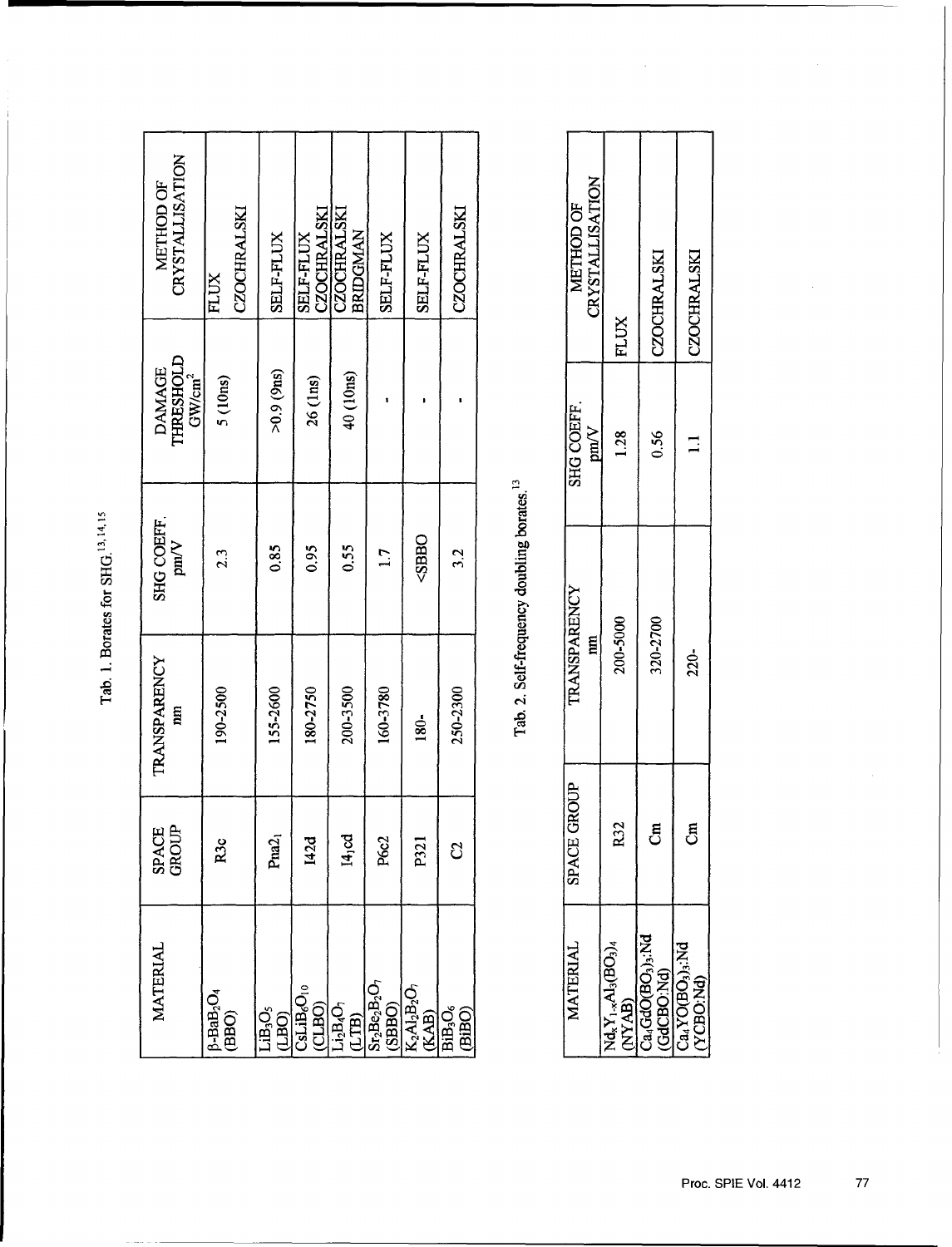

Fig. 2. Absorption spectra of neodymium doped borate crystals in 750÷850 nm region ( $\Delta\lambda$ =0.1 nm) a) GdCOB:Nd<sup>3+</sup> (3 at.% Nd<sup>3+</sup>), b) YAB:Nd<sup>3+</sup> (5 at.% Nd<sup>3+</sup>).

The measurements of luminescence spectra have been performed in the system with the H20 JOBIN YVON monochromator (focal length 200 mm). In the excitation channel the laser diode emitting at 808 nm was applied. Luminescence excited with laser radiation, after spectral splitting in H20 monochromator with holographic gratings, was registered by means of the LOCK-IN (STANFORD RESEARCH SR510) system with thermoelectrically cooled InGaAs detector. Luminescence spectra of neodymium doped borate crystals are presented in Fig. 3. The measurements of of  $Nd<sup>3+</sup>$  $\frac{1}{2}$  for  $\frac{1}{2}$  for  $\frac{1}{2}$  for the samples of neodymium doped borate crystals were made by means of ions lifetime at the upper laser level  $(^{4}F_{3/2})$  for the samples of neodymium doped borate crystals were ma direct method with pulse excitation.

The investigated medium was excited with radiation pulse duration significantly shorter than the lifetime  $\tau$  at the excited level. After excitation a population level decay occurs, the evidence of which is fluorescence decay that can be observed. As a source of 808 nm diagnostic pulses SDL2430 laser diode was used. The laser was supplied from the power supply SDL800, controlled by a pulses generator. Generated pulses of 8  $\mu$ s duration and 0.66 kHz frequency.

a)

b)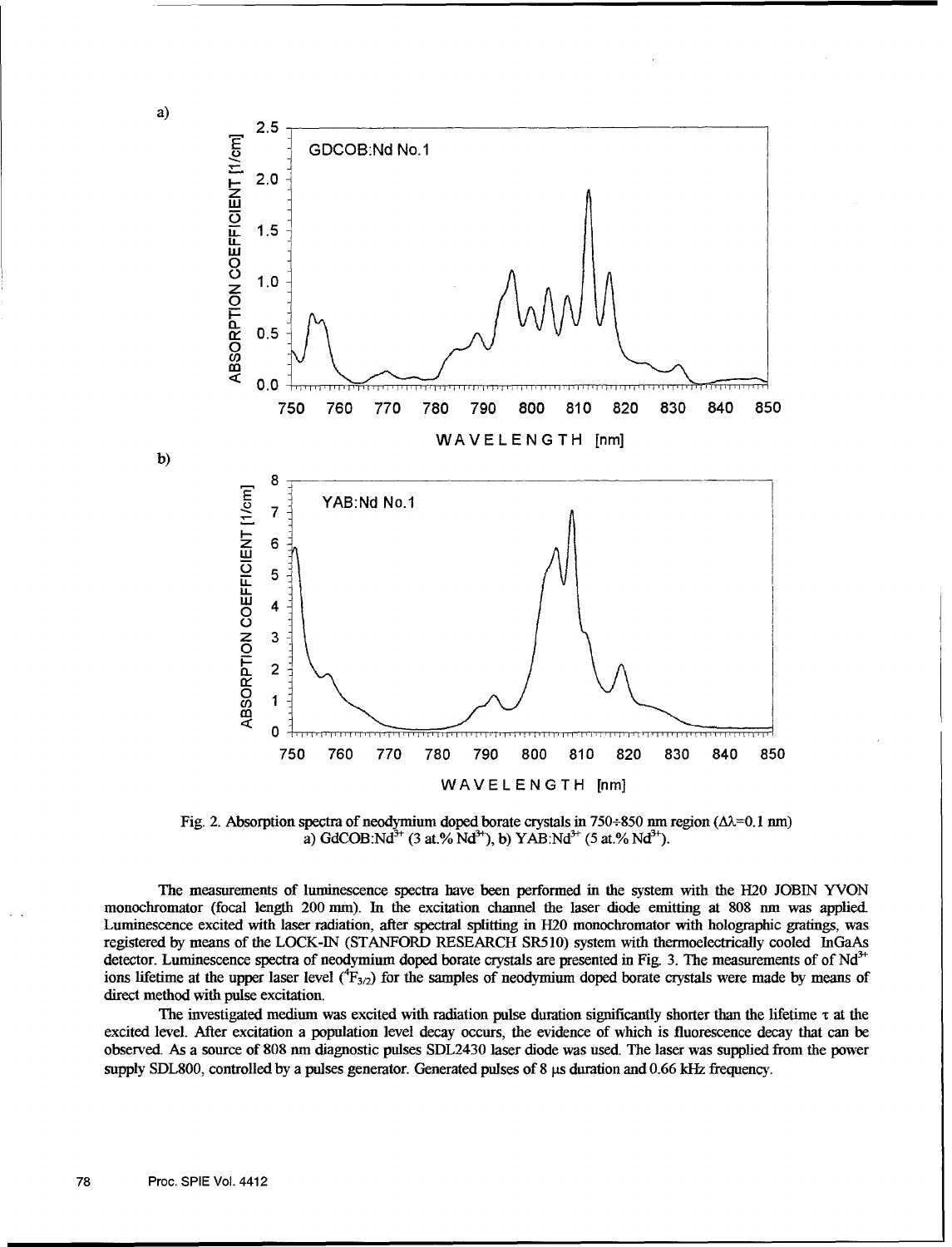In the detection channel, perpendicular to the excitation channel, the silicon photodiode was applied and time characteristics of fluorescence decay were registered with the digital oscilloscope LeCROY 9350AM (500 MHz). The timeconstant  $\tau$  (fluorescence decay time) corresponds to the time after which the fluorescence intensity I reaches the I<sub>0</sub>/e value. The results of measurements of fluorescence decay time in the investigated samples are listed in Table 3.





Tab. 3. Results of measurements of fluorescence decay time (level  ${}^{4}F_{3/2}$ ) in the investigated crystals.

| Crystal                               | Fluorescence decay time        |  |  |  |
|---------------------------------------|--------------------------------|--|--|--|
| GdCOB:Nd $(3$ at.% Nd <sup>3+</sup> ) | $78 \pm 2 \text{ }\mu\text{s}$ |  |  |  |
| YAB:Nd $(5$ at.% Nd <sup>3+</sup> )   | $57 \pm 2$ us                  |  |  |  |

Proc. **SPIE** Vol. 4412 **79**